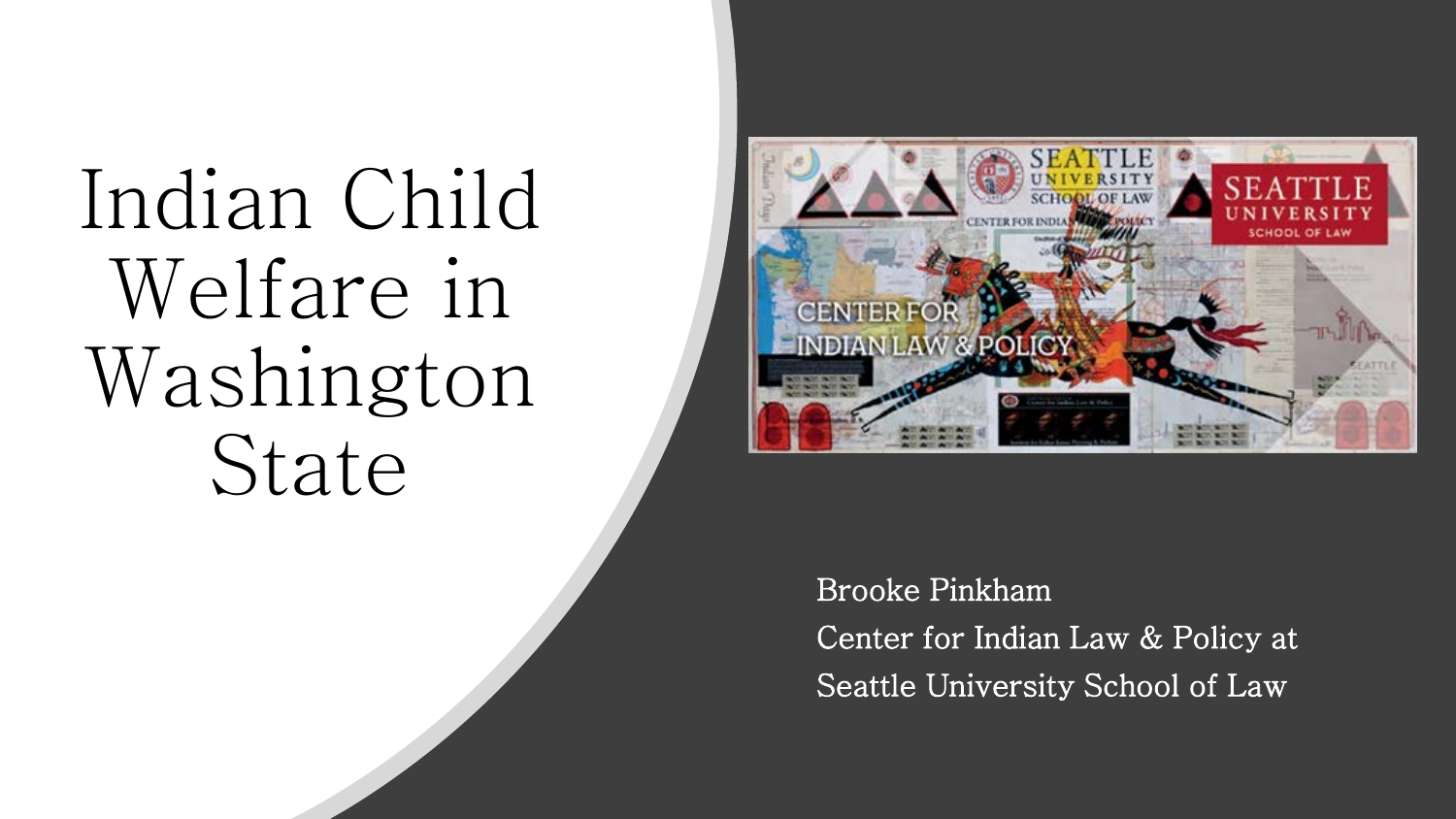

Tribe In-house ICW Attorney group A look at recent case law Active Efforts

Uniform Parentage Act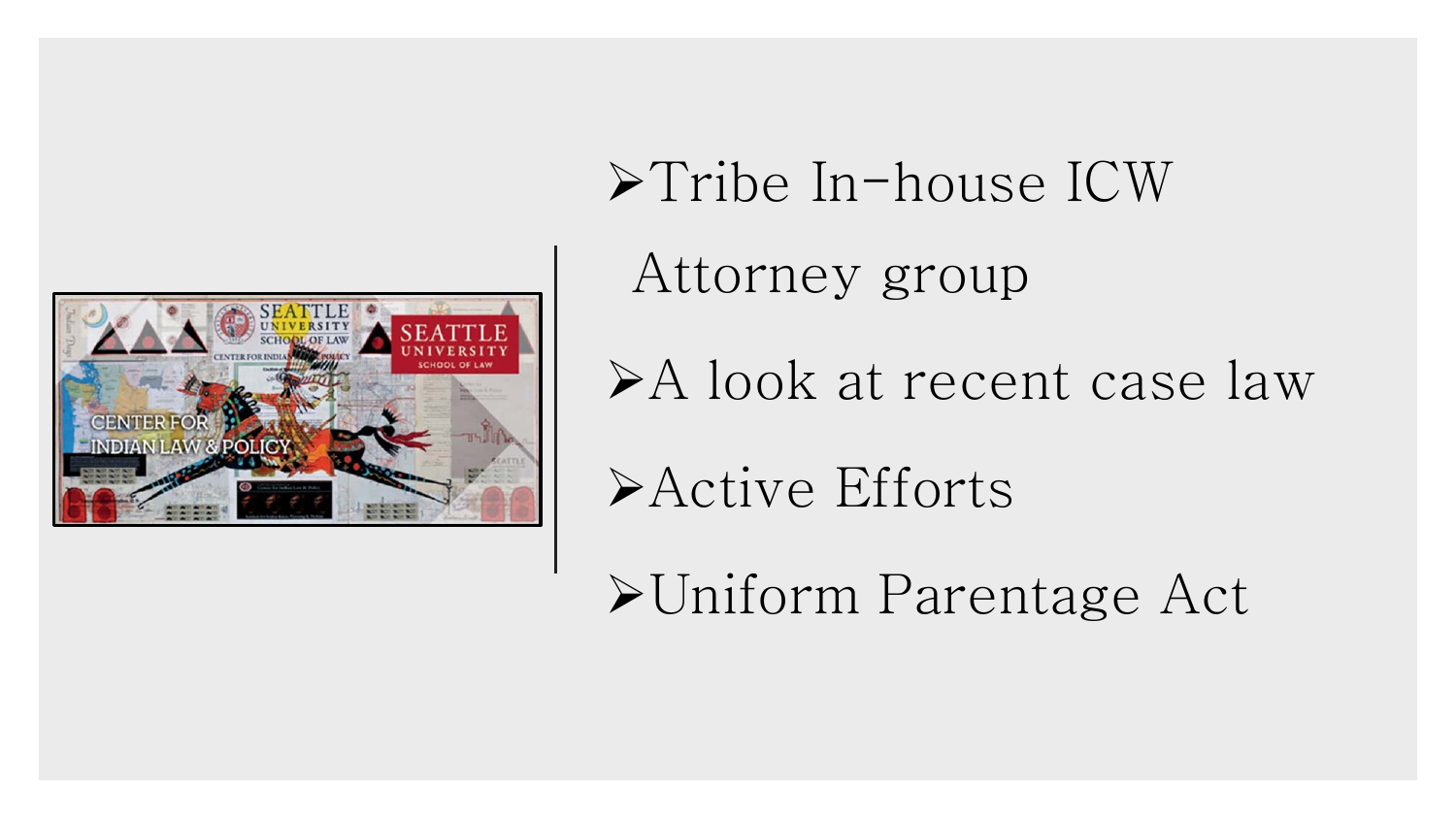In the MATTER OF the DEPENDENCY OF Z.J.G. and M.E.J.G.

Court refused to apply ICWA at shelter care hearing although there was *ample*  evidence "reason to know" child is Indian child.

The court's decision undermines the foundations of ICWA by empowering state courts, rather than Tribes, to decide Tribal membership.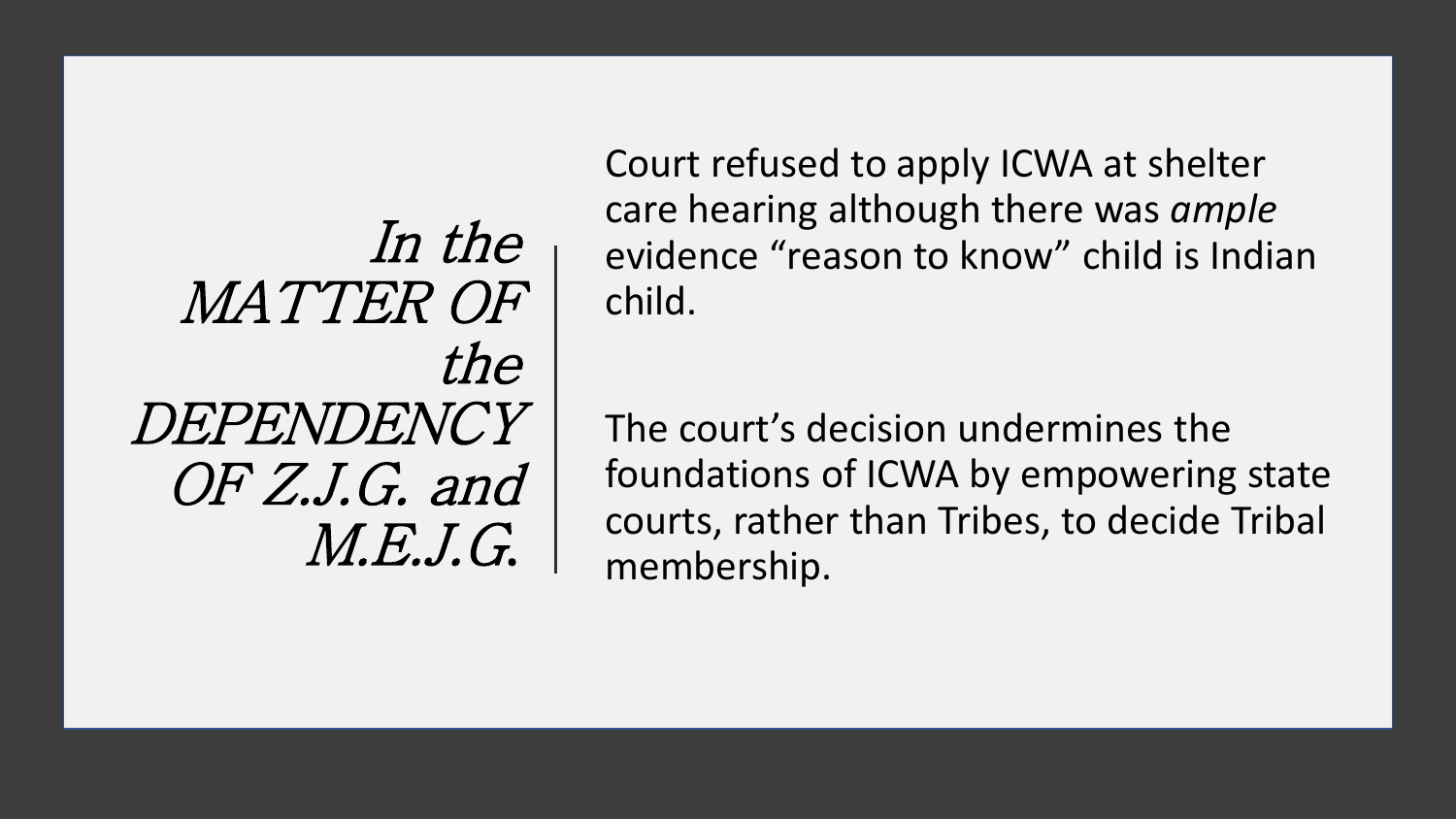#### **BIA Guidelines, 25 C.F.R § 23**

If there is reason to know the child is an Indian child, but the court does not have sufficient evidence to determine that the child is or is not an "Indian child," the court must:

- Confirm, by way of a report, declaration, or testimony included in the record that the agency or other party used due diligence to identify and work with all of the Tribes of which there is reason to know the child may be a member (or eligible for membership), to verify whether the child is in fact a member (or a biological parent is a member and the child is eligible for membership); AND
	- **Treat the child as an Indian child, unless and until it is determined on the record that the child does not meet the definition of an "Indian child" in this part. (!)**

State courts may not substitute its own determination regarding a child's membership in a tribes.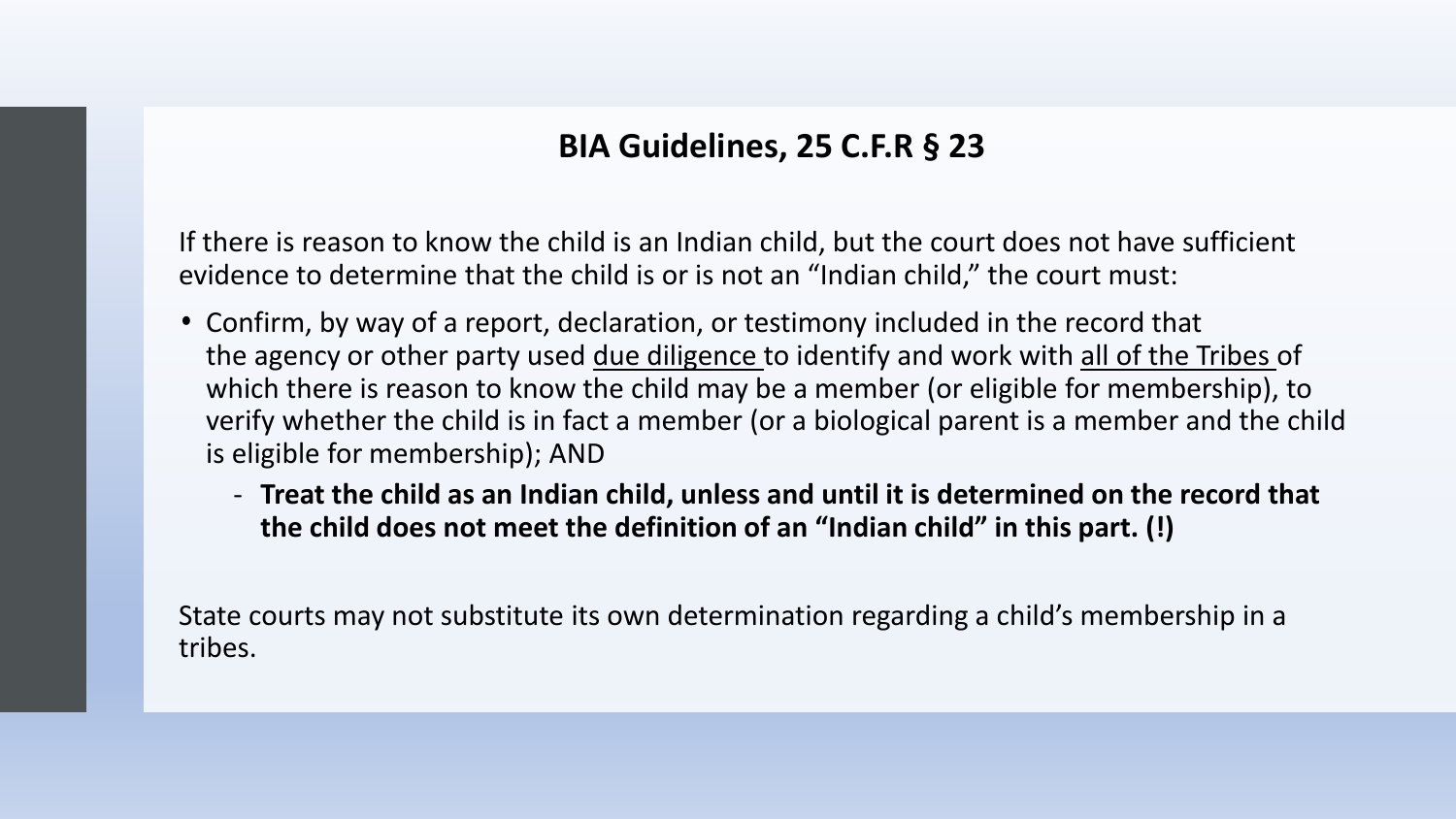In re parental rights to D.J.S.

There is a lot on "active efforts" in this case.

Strangely, however, although COA determines the state did not meet threshold ICWA and WICWA active efforts, they find it didn't matter because those efforts would have been fruitless.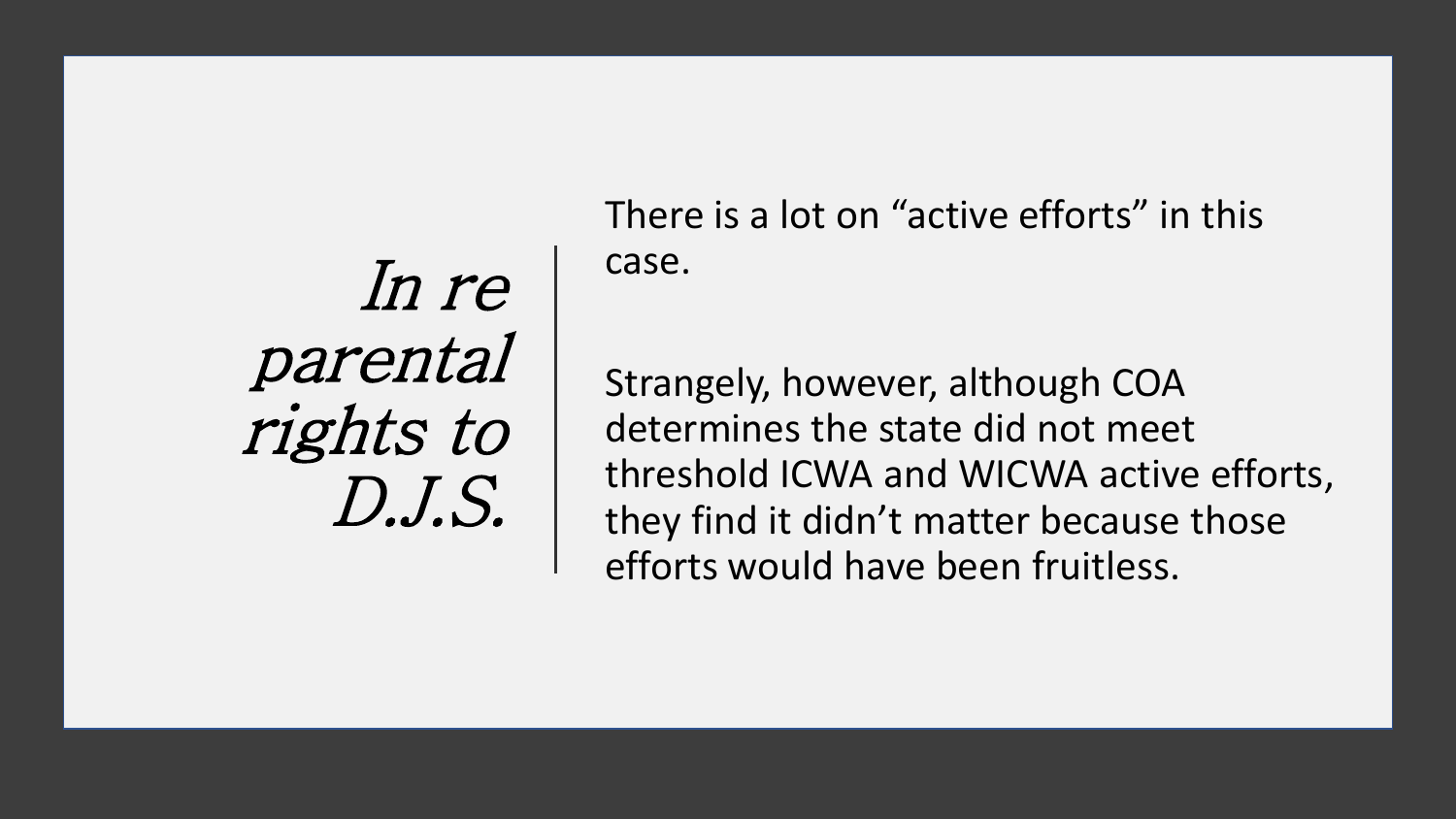## More on Active Efforts

- What does it entail?
- Tribes are looking at MOU's with DCYF about adding tribal definitions about what actions it would include.
- Structuring active effort evidence presented in court and put on the record instead of asking social workers to explain what they've been doing in cases and why they're making determinations about varying degrees of compliance with court orders.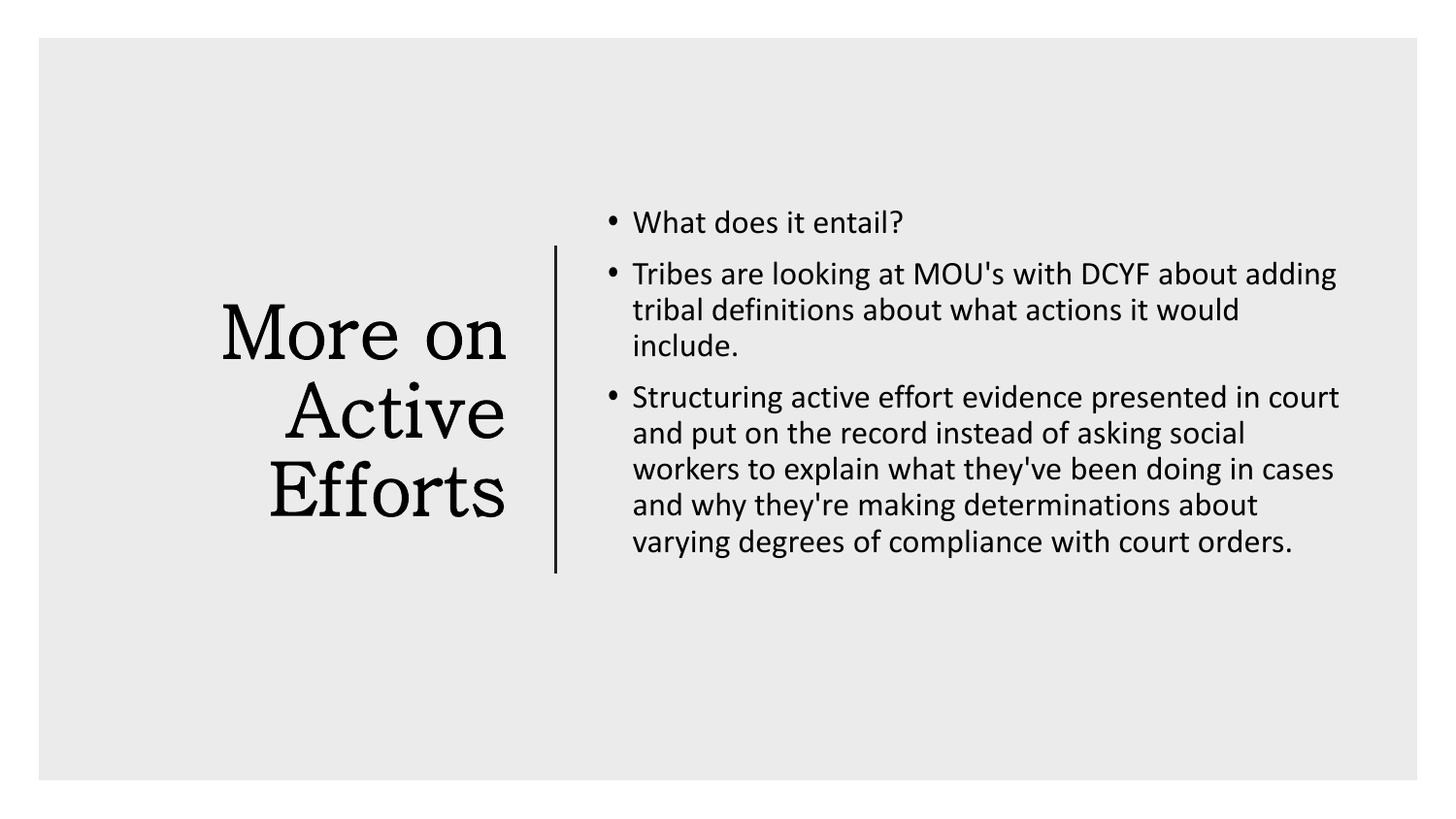# Uniform Parentage Act 26.26A.440

Revised parentage statute in WA, codifies 'de facto' parentage case law into statute. While ICWA defines a parent as a biological parent – there are potential issues.

i.e., a de facto parent (often a stepparent but not always) is a parent and that ICWA does not apply.

Case law WA unequivocally states ICWA applies when a de facto parent seeks custody.